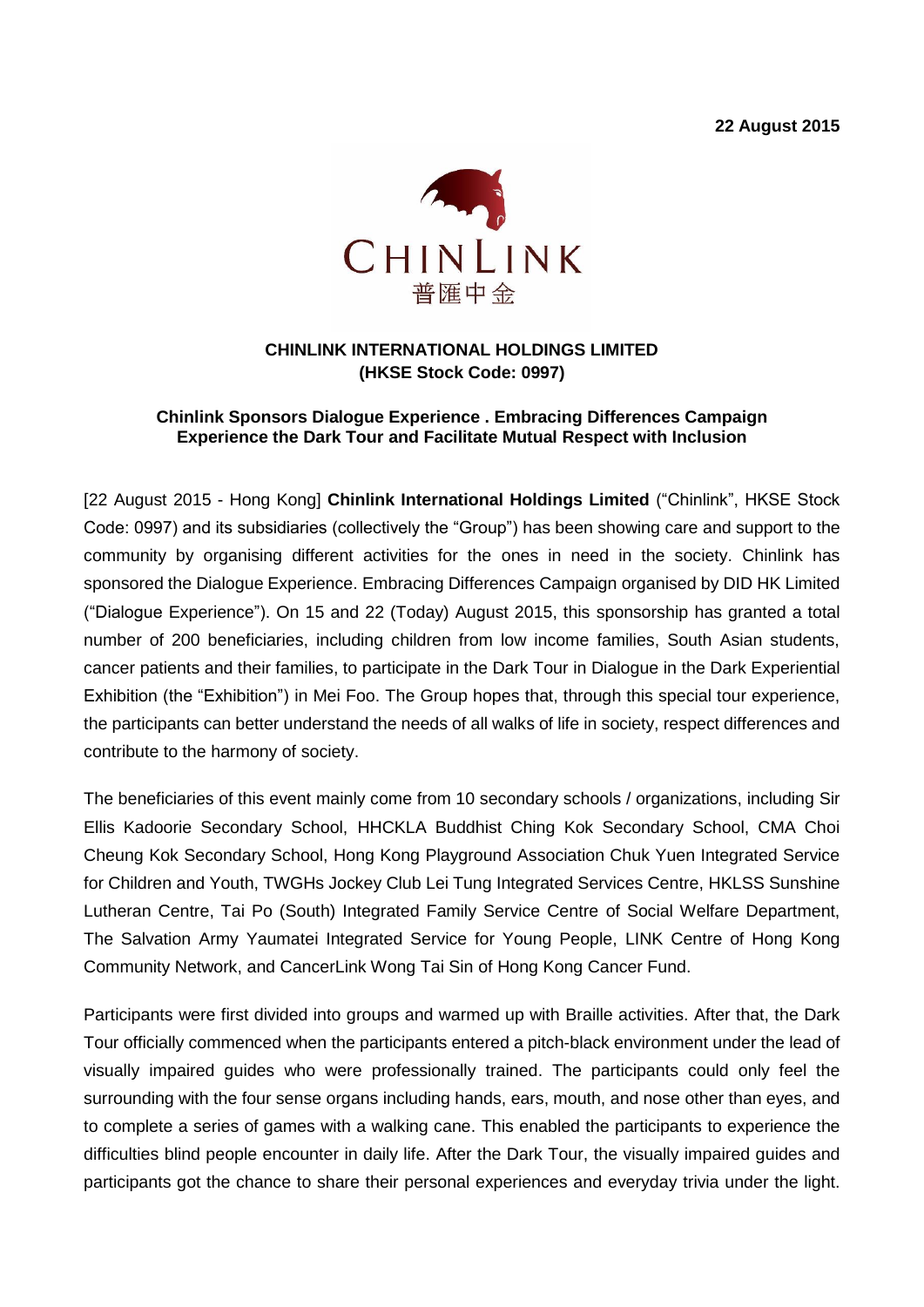Participants could also further communicate and exchange thoughts with visually impaired guides in this sharing session.

Participants all found the tour really exciting and meaningful. During the Dark Tour, they all behaved cautiously, walking with one another hand in hand. They were even scared when they encountered things that they could not identify. Nevertheless, since the visually impaired guides are well familiar with the pitch-black world, they successfully guided the participants to finish the tour in the dark. Being all really impressed, the participants realised that they shared never take good health for granted. This made them to learn to treasure everything they have in life.

Mr. Siu Wai Yip, Executive Director of Chinlink, commented, "Specifically sponsoring the needy in different minorities groups, including children from low income families, South Asian students and cancer patients, the Group wishes to encourage them to appreciate the world from another perspective. We hope to help them build up self-confidence by guiding them to face their challenges optimistically and courageously. At the same time, through this event, the Group wishes to raise the public's awareness and empathy towards these minorities, so as to promote harmonious and multi-development in society."

The Exhibition originated from Germany. In 2009, the Exhibition has gained wide support from the Government and all walks of life in society. Not only does Dialogue Experience co-organise workshop with the Government, it has also designed tours that target couples, families and corporate staff. Apart from the Dark Tour, Dialogue Experience also presents Dialogue Experience Silence Workshop. Being led by professional Deaf trainers, participants are guided to communicate in silence. This workshop allows participants to understand that other than spoken languages and words, facial expressions, body language and emotions are also effective elements to facilitate communication.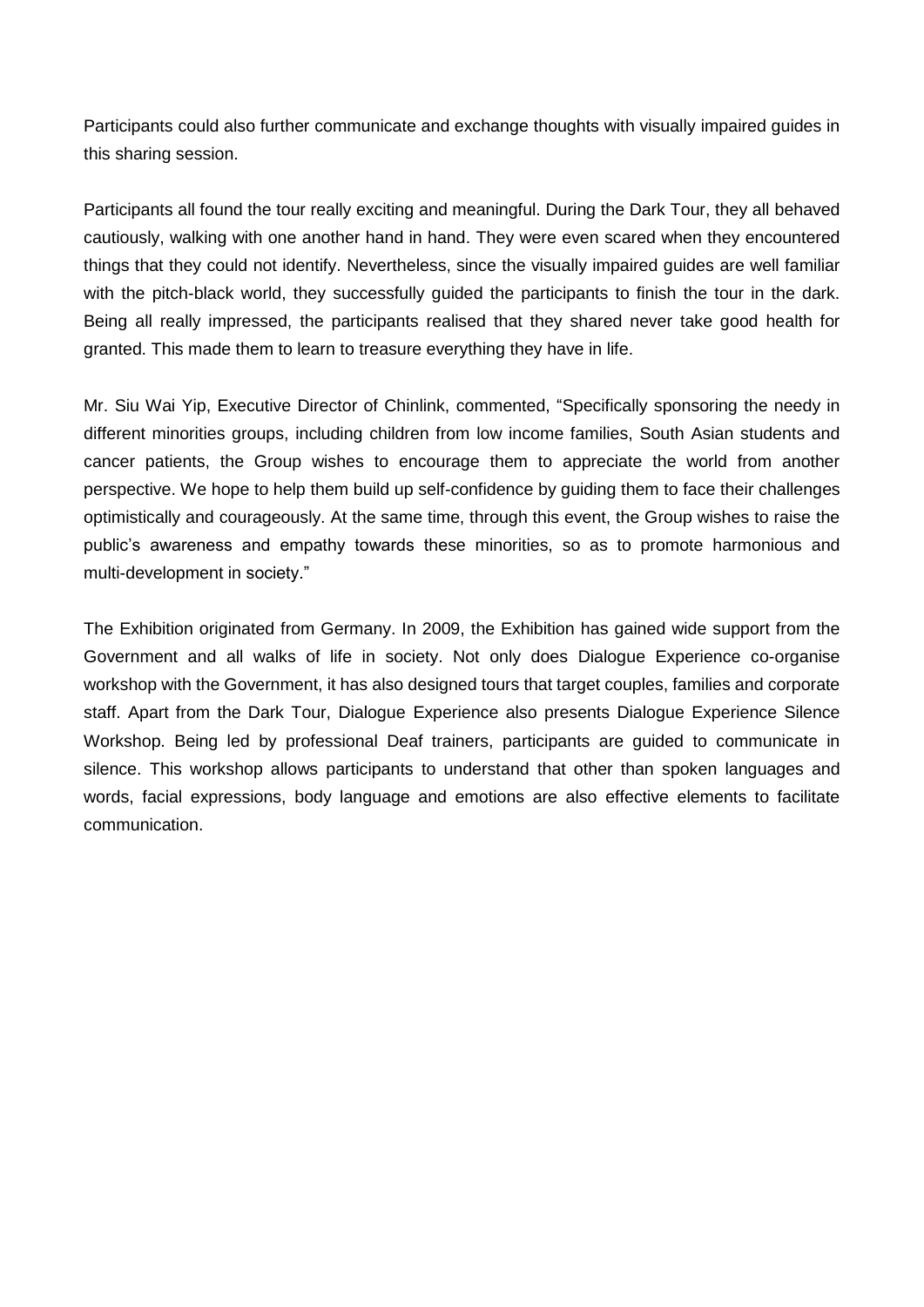

Ms. Joanne Lee, Corporate Development Director of Chinlink International Holdings Limited, received souvenir on behalf of the Group from Ms. Mandy Chan, Program Development Officer of DiD HK Limited.



Ms. Joanne Lee (third from right) took pictures with each participant, capturing this unforgettable experience.

*– End –*